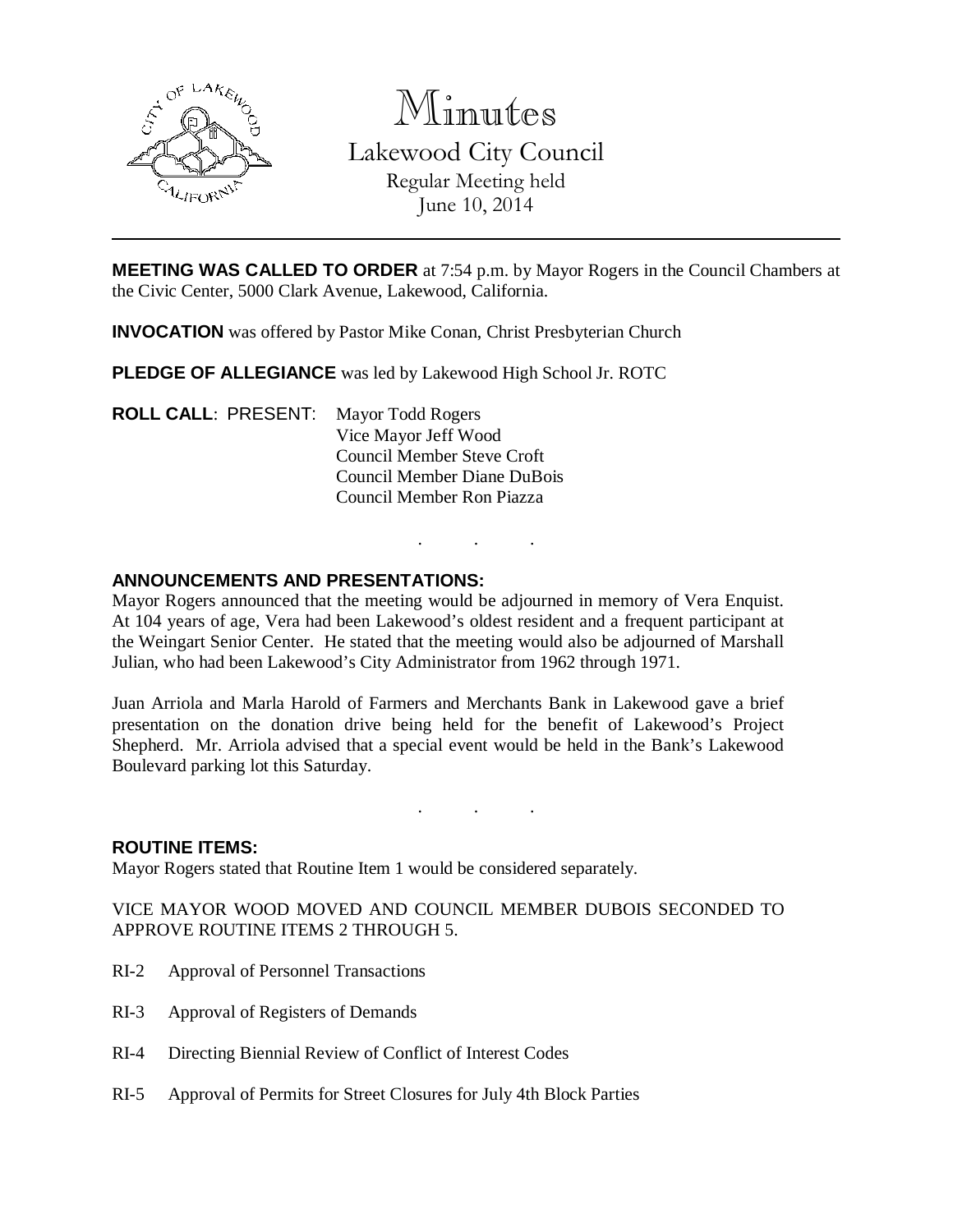City Council Minutes June 10, 2014 Page 2

### **ROUTINE ITEMS:** Continued

UPON ROLL CALL VOTE, THE MOTION WAS APPROVED:

AYES: COUNCIL MEMBERS: Croft, DuBois, Wood, Piazza and Rogers NAYS: COUNCIL MEMBERS: None

RI-1 Approval of Minutes of the Meeting held May 27, 2014

MAYOR ROGERS MOVED AND COUNCIL MEMBER PIAZZA SECONDED TO APPROVE ROUTINE ITEM 1. UPON ROLL CALL VOTE, THE MOTION WAS APPROVED:

. . .

AYES: COUNCIL MEMBERS: Wood, Piazza and Rogers NAYS: COUNCIL MEMBERS: None ABSTAIN: COUNCIL MEMBERS: Croft and DuBois

# **1.1 • PURCHASE OF BACKHOE LOADER TRACTOR**

Director of Administrative Services Diane Perkin displayed slides and made a presentation based on the memo in the agenda. She stated that there was need to replace a 1989 backhoe tractor operated by the Water Resources Department. The proposed replacement unit would utilize clean diesel technology. Due to participation in the National Joint Powers Alliance, the City was able to obtain bids through a purchasing cooperative contract. It was the recommendation of staff that the City Council authorize the purchase of one John Deere Backhoe Loader 310SK from Coastline Equipment in the amount of \$99,142.99.

Responding to a question from Vice Mayor Wood, Water Resources Director Jim Glancy advised that it was possible that the old unit could be utilized for parts to help maintain the other, older department backhoe.

Mayor Rogers opened the public hearing at 8:07 p.m. and called for anyone in the audience wishing to address the City Council on this matter. There was no response.

COUNCIL MEMBER CROFT MOVED AND COUNCIL MEMBER DUBOIS SECONDED TO CLOSE THE PUBLIC HEARING AND AUTHORIZE THE PURCHASE. UPON ROLL CALL VOTE, THE MOTION WAS APPROVED:

AYES: COUNCIL MEMBERS: Croft, DuBois, Wood, Piazza and Rogers NAYS: COUNCIL MEMBERS: None

. . .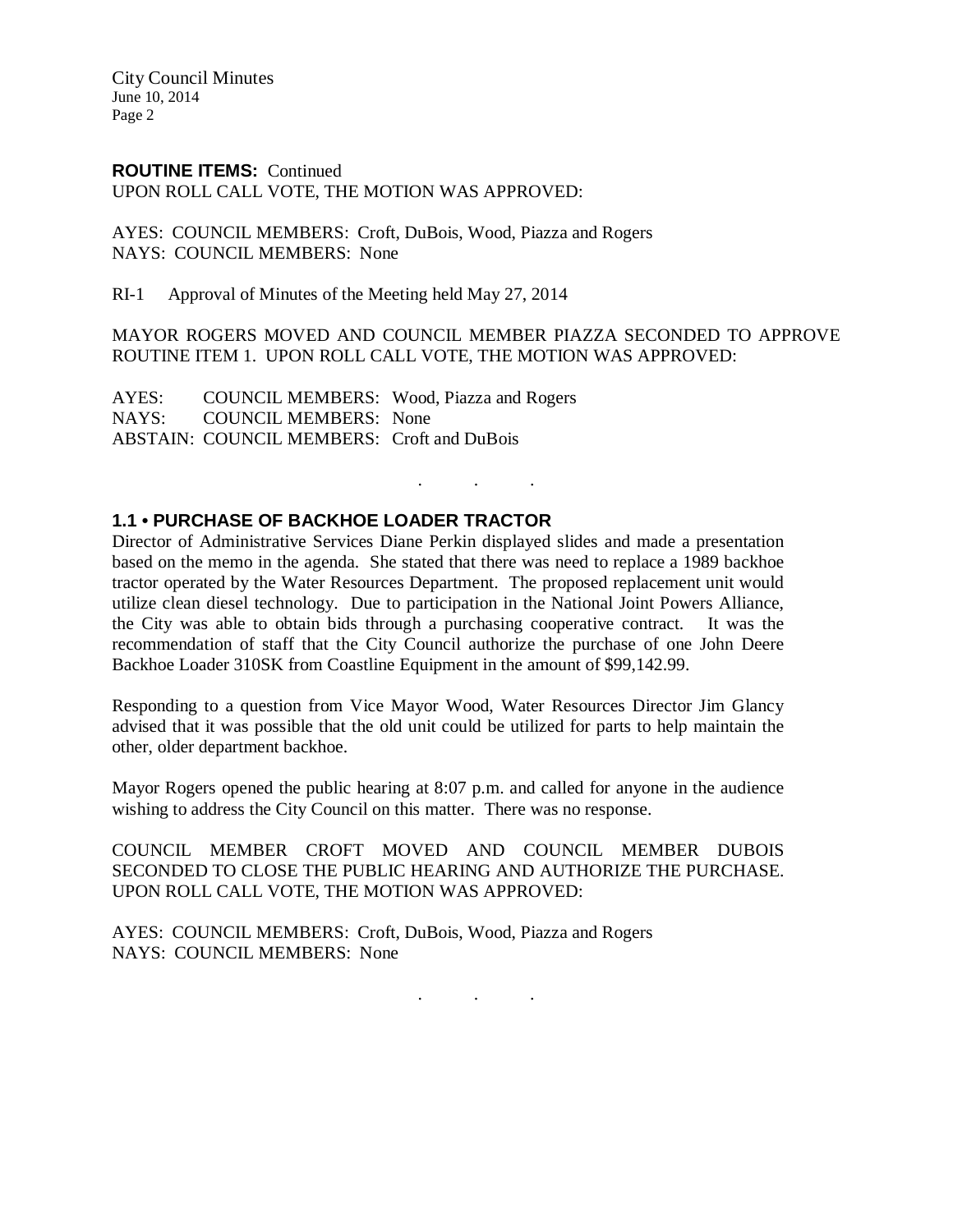City Council Minutes June 10, 2014 Page 3

**3.1 • ACCEPTABLE USE POLICY FOR CITY INFORMATION TECHNOLOGIES**

The Director of Administrative Services gave a presentation based on the memo in the agenda and stated that although there was a policy in place pertaining to Electronic Mail, Voice Mail and Internet Use and one for Online Privacy, with the rapid advances in technology, the policies were in need of an update. She advised that the proposed policy would be applicable to all City employees, as well as contractors, consultants, elected and appointed officials, volunteers and others authorized to use the City's systems. It was the recommendation of staff that the City Council adopt the proposed resolution establishing the Acceptable Use Policy for City Information Technologies.

RESOLUTION NO. 2014-19; A RESOLUTION OF THE CITY COUNCIL OF THE CITY OF LAKEWOOD ADOPTING AN ACCEPTABLE USE POLICY OF CITY INFORMATION TECHNOLOGIES

COUNCIL MEMBER DUBOIS MOVED AND COUNCIL MEMBER PIAZZA SECONDED TO ADOPT RESOLUTION NO. 2014-19. UPON ROLL CALL VOTE, THE MOTION WAS APPROVED:

AYES: COUNCIL MEMBERS: Croft, DuBois, Wood, Piazza and Rogers NAYS: COUNCIL MEMBERS: None

**3.2 • PREVIEW OF 2014 CIVIC CENTER BLOCK PARTY**

Recreation and Community Services Director Lisa Litzinger displayed slides and made a presentation based on the memo in the agenda. She reported that the City's annual Civic Center Block Party would be held on June 28th. Highlights of the event included a Family Fun Zone, with amusement and games for children; "A Taste of Lakewood" specialty food event offered by Lakewood restaurants; live entertainment by pop band "The Zippers"; and concluded with a fireworks show. She noted that the Block Party was one of the most popular and well-attended City events.

. . .

MAYOR ROGERS STATED THAT THERE BEING NO OBJECTION, THE ITEM WAS ORDERED RECEIVED AND FILED.

 $\mathbf{r}$  .  $\mathbf{r}$  ,  $\mathbf{r}$  ,  $\mathbf{r}$  ,  $\mathbf{r}$  ,  $\mathbf{r}$  ,  $\mathbf{r}$ 

**SUCCESSOR AGENCY ACTIONS**

1. Approval of Register of Demands COUNCIL MEMBER DUBOIS MOVED AND COUNCIL MEMBER CROFT SECONDED TO APPROVE THE REGISTER OF DEMANDS. UPON ROLL CALL VOTE, THE MOTION WAS APPROVED:

AYES: COUNCIL MEMBERS: Croft, DuBois, Wood, Piazza and Rogers NAYS: COUNCIL MEMBERS: None

. . .